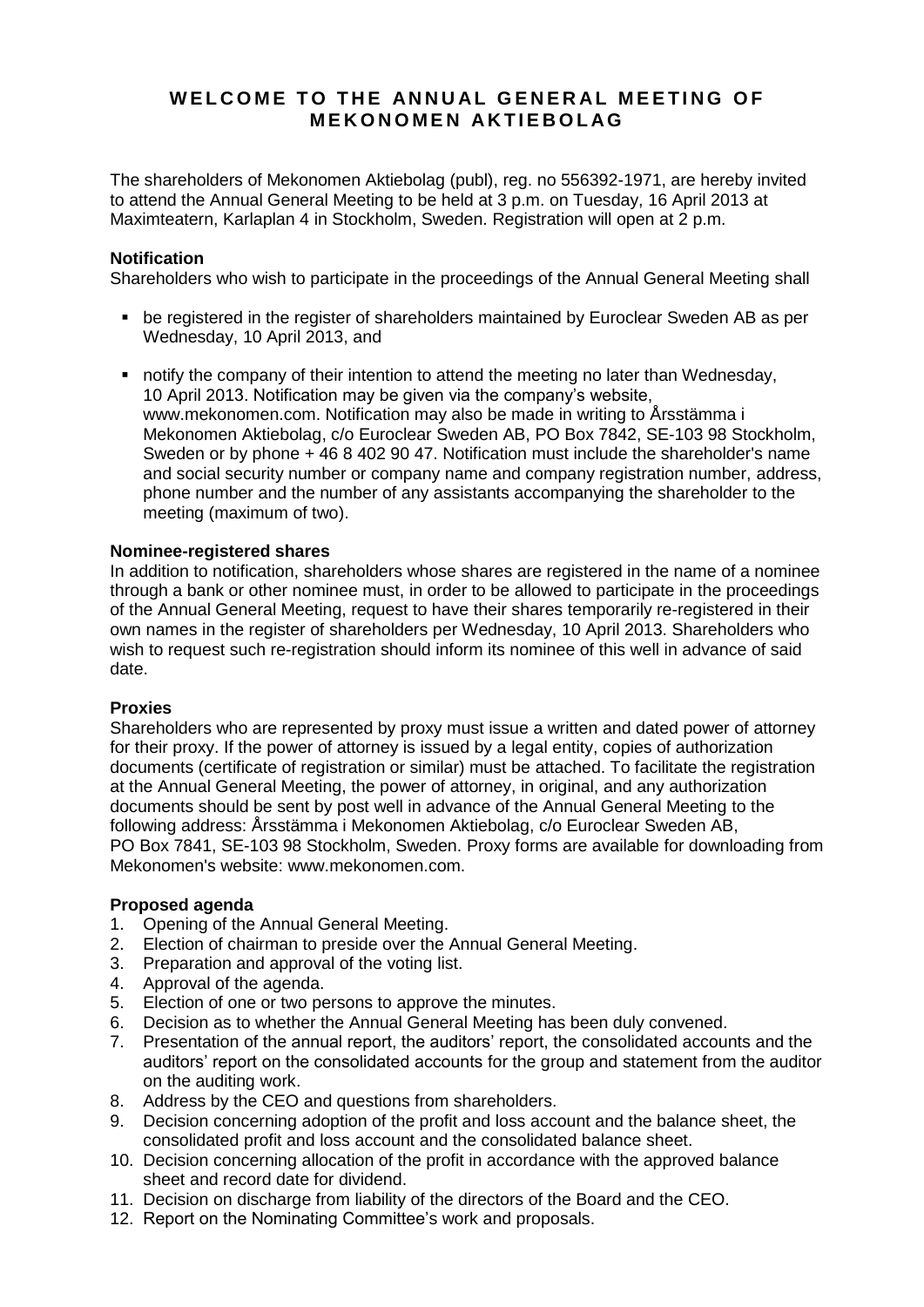- 13. Determination of the number of directors of the Board and deputies of the Board to be elected by the Annual General Meeting.
- 14. Determination of directors' and auditors' fees.
- 15. Election of chairman of the Board, other directors of the Board and deputy directors, if any.
- 16. Election of auditor.
- 17. Determination of guidelines for appointment of the Nominating Committee.
- 18. Determination of guidelines for remuneration to senior executives.
- 18. Resolution on employees' acquisition of shares in subsidiaries.
- 19. Resolution on authorization of the Board to issue new shares.
- 20. Closing of the Annual General Meeting.

# **The Nominating Committee's proposals**

*Items 2 and 13 - 16 - Chairman of the Annual General Meeting, number of directors and deputy directors, fees, chairman of the Board and other directors and auditor*

The Nominating Committee of Mekonomen, which has been appointed in accordance with the guidelines decided upon at the 2012 Annual General Meeting, consists of Göran Ennerfelt, (Axel Johnson Aktiebolag), committee chair, Eva Fraim Påhlman, Annika Andersson (Swedbank Robur fonder) and Leif Törnvall (Alecta). Fredrik Persson, chairman of the Board, has been a co-opted member of the Nominating Committee.

The Nominating Committee has made the following proposal.

- Item 2 Fredrik Persson as chairman of the Annual General Meeting.
- Item 13 Seven meeting-elected directors of the Board and no deputy directors.
- Item 14 Directors' fees totalling SEK 1,950,000, of which SEK 400,000 payable to the chairman, SEK 300,000 to the vice chairman and SEK 250,000 to each of the other non-executive directors, and no fees for committee work.

Auditor fees in accordance with approved account.

Item 15 Re-election of Fredrik Persson as chairman of the Board. Re-election of directors Antonia Ax:son Johnson, Kenny Bräck, Anders G Carlberg, Helena Skåntorp and Marcus Storch. New-election of Kenneth Bengtsson as director of the Board.

> Kenneth Bengtsson was born in 1961 and has been working within the ICA group for more than 30 years, out of which 11 as President and CEO. Kenneth is also chairman of Svenskt Näringsliv (*Confederation of Swedish Enterprise*) and Ahlsell AB (publ).

Board member Wolff Huber has declined re-election.

Item 16 Re-election of the chartered accounting firm Deloitte AB as the company's auditor from the conclusion of the Annual General Meeting 2013 to the conclusion of the Annual General Meeting 2014.

## *Item 17 - Guidelines for appointment of the Nominating Committee*

The Nominating Committee proposes that the Annual General Meeting 2013 adopt the following.

Mekonomen shall have a Nominating Committee consisting of four directors. The four largest shareholders of Mekonomen shall be contacted by the board of directors based on the record provided by Euroclear Sweden AB on the registered shareholders of the company as of 31 August 2013. Each of the four largest shareholders shall be entitled to appoint one member each. Should any of the four largest shareholders abstain from its right to appoint a member to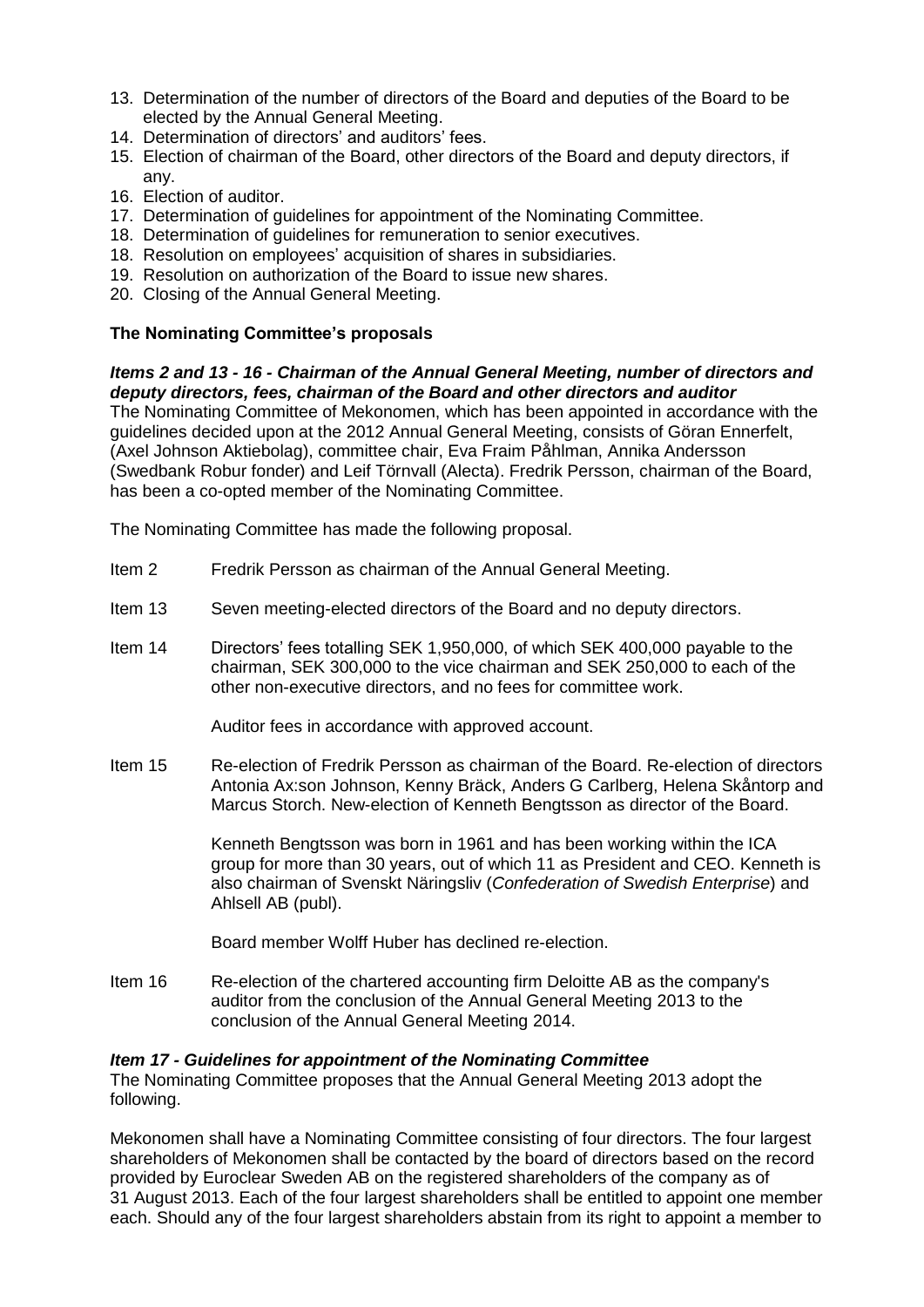the Nominating Committee, the right to appoint such member shall transfer to the subsequent largest shareholder. The chairman of the Nominating Committee shall, unless its members agree otherwise, be the member representing the largest shareholder.

The Nominating Committee's composition shall be publicly announced by Mekonomen as soon as the Nominating Committee has been appointed. The Nominating Committee's mandate period runs until a new Nominating Committee has been appointed.

If a member of the Nominating Committee leaves the committee before its assignment has been completed or if a material change occurs in the ownership structure after the appointment of the Nominating Committee, the Nominating Committee's composition shall be changed in accordance with the above procedure. A shareholder who has appointed a member to the Nominating Committee is always entitled to replace such member or appoint a new member should its member leave the assignment.

Changes in the Nominating Committee's composition shall be publicly announced on Mekonomen's website.

Fees will not be paid to the members of the Nominating Committee.

The Nominating Committee is tasked with submitting recommendations for the following ahead of the Annual General Meeting:

- Chairman to preside over the Annual General Meeting,
- The number of directors and deputy directors,
- Directors' and auditor's fees, and any special fees for committee work,
- Chairman and other directors of the Board,
- **Auditors,**
- Guidelines for appointment of the Nominating Committee.

The Nominating Committee shall in connection with its assignment fulfil the duties which, according to the Swedish Code of Corporate Governance, are incumbent upon Mekonomen's nominating process, and at the request of the Nominating Committee, Mekonomen shall provide personnel resources, such as a secretarial function for the committee, to facilitate its work. Where needed, Mekonomen shall also be able to bear reasonable cost for external consultants which are deemed by the Nominating Committee to be necessary for the committee to fulfil its assignment.

#### **The Board of Directors' proposals**

#### *Item 10 – Dividend and record date*

The Board proposes a dividend of SEK 7 per share and 19 April 2013 as record date for dividend. Given the proposed record date, dividends are expected to be paid out via Euroclear Sweden AB on 24 April 2013. The last day to trade in Mekonomen's shares including the right to the dividend is 16 April 2013.

#### *Item 18 - Guidelines for remuneration to senior executives*

The Board proposes that the Annual General Meeting 2013 adopt the following guidelines for remuneration to senior executives.

The Board is of the opinion that it is highly important that there is a clear relationship between the remuneration and the values and financial objectives of the Mekonomen group, both in the short and the long term. The Board's proposal for guidelines for remuneration to senior executives entail that the company shall offer its senior executives competitive compensation, which will enable the Mekonomen group to recruit and keep senior executives, and that the criteria for deciding the compensation shall be based on the importance of the individual's work duties as well as their competence, experience and performance. The compensation shall consist of the following components: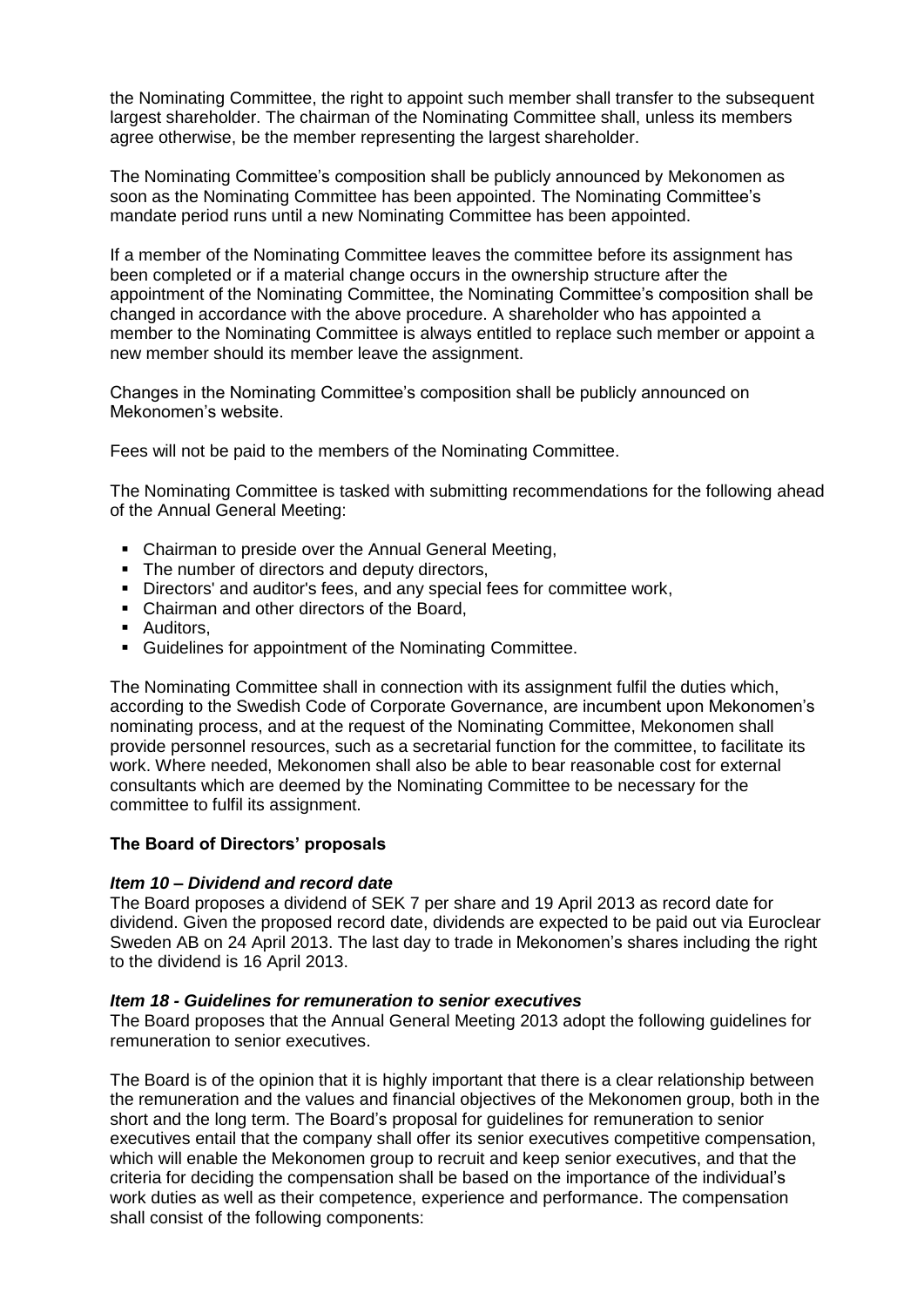- **fixed base salary.**
- variable remuneration,
- **pension benefits,**
- other benefits, and
- severance terms.

The guidelines include the group management, currently consisting of five senior executives including the CEO, as well other senior executives.

The Board's proposal for guidelines is in accordance with previous year's compensation principles and it is based on agreements in place between the company and its senior executives.

The remuneration shall be decided by the compensation committee of the Board. The remuneration to the CEO shall however be decided by the Board in its entirety.

#### Fixed base salary

Mekonomen shall offer a fixed base monthly salary which shall be competitive in comparison with the market conditions. The fixed salary constitutes compensation for committed work performed at a high professional level, which creates added value for the customers, shareholders and personnel of Mekonomen.

#### Variable remuneration

In addition to the fixed base salary, Mekonomen shall offer variable short term as well as long term remuneration which shall be based on the fulfilment of Mekonomen's objectives for:

- the result of the Mekonomen group, and
- **·** individual qualitative parameters.

The allocation between base salary and variable compensation shall be proportionate to the responsibility and authority of the executive.

The short term variable compensation to the CEO amounts to a maximum of 60 per cent of the base salary and the other executives' to a maximum of 33 per cent of their respective base salary.

In addition thereto a separate program for variable compensation applies over three years for the CEO and the senior executives calculated on the result of the Mekonomen group for the financial years 2011 - 2013. The total cost for Mekonomen over the period for this program is MSEK 24. The criteria for deciding the amount for each participating member of the senior management is decided by the Board of Directors. The Annual General Meeting 2011 as well as the Annual General Meeting of 2012 adopted the guidelines in this respect.

The right to variable compensation expires upon resignation made by a senior executive, provided resignation precedes the disbursal of the compensation.

#### Pension benefits

Pension benefits are paid with an amount based on the Swedish ITP-plan or the corresponding system for employees abroad. The pension qualifying income is the fixed base salary. However, the CEO's pension benefit amounts instead to a maximum of 29 per cent of the fixed base salary.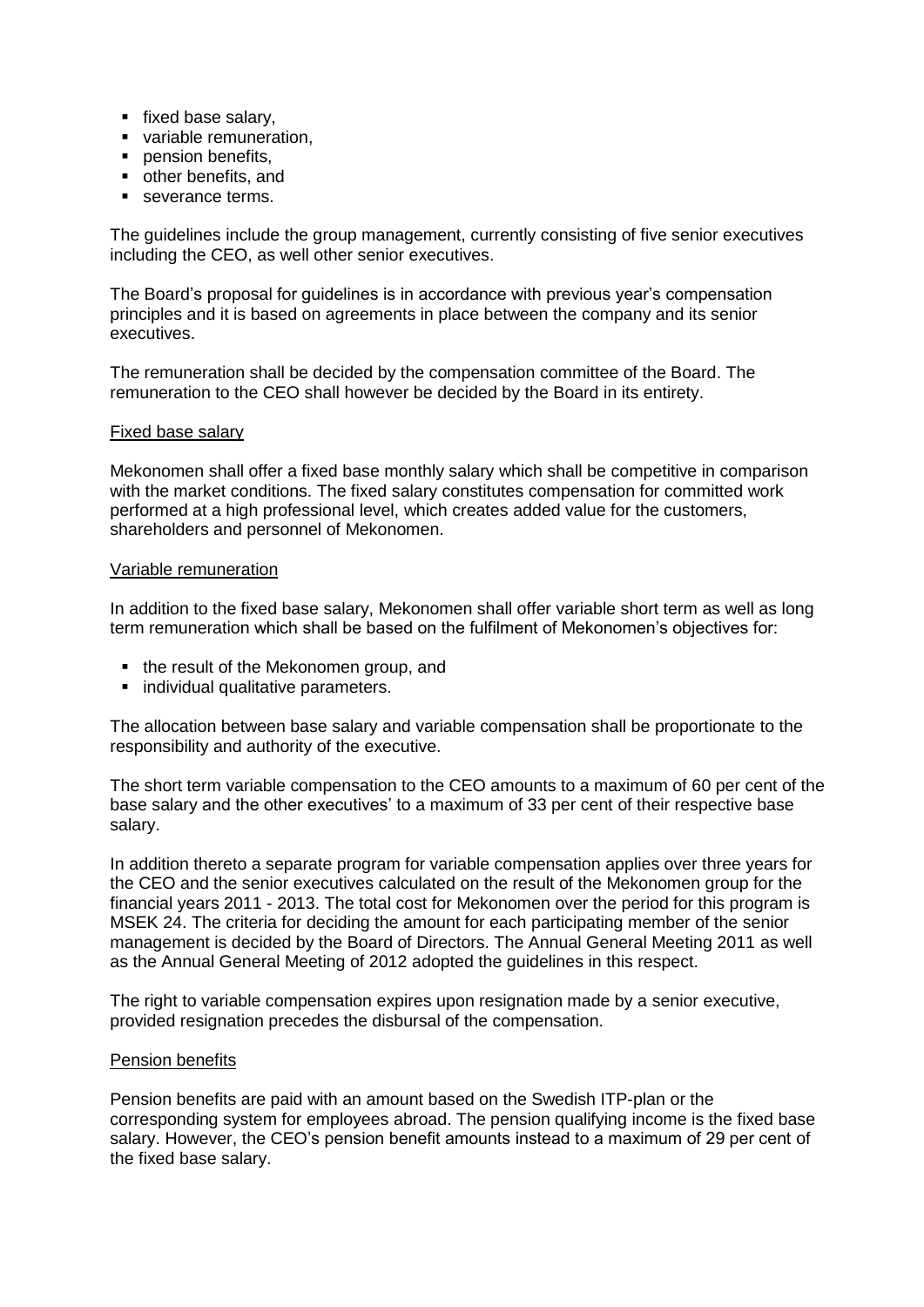#### Other benefits and severance terms

A maximum notice period of twelve months applies. Severance pay upon termination from the company amounts to a maximum of twelve month's salary. The notice period for senior executives, by their own initiative, is six months.

Other benefits consist mainly of car benefit.

#### Information on previously decided remuneration

All previously decided remuneration that has not yet been paid out is within the parameters set out above. The guidelines adopted by the Annual General Meeting 2012 have been followed.

#### Authorization of the Board

The Board is authorized to depart from these guidelines, if in an individual case there are special reasons for doing so.

#### *Item 19 - Employees' acquisition of shares in subsidiaries*

The Board proposes that the Annual General Meeting 2013 resolve to adopt the following.

The Mekonomen group of companies contains wholly and partly owned Swedish and non-Swedish companies which operate Mekonomen stores throughout the Nordic region, so-called store companies. The partners in these store companies are, alongside the Mekonomen group, the store manager in the store company. The Mekonomen group of companies also contains wholly and partly owned Swedish and non-Swedish companies which operate Mekonomen workshops, so called workshop companies (in addition to the workshops which are part of the Mekonomen network as independent businesses). The partners in these workshop companies are, alongside the Mekonomen group, the manager in the workshop company.

Mekonomen deems it important that the store managers and workshop managers employed by the Mekonomen group have an interest in the long term financial development of the said companies.

With the purpose of increasing the long term commitment among the store and workshop managers also in the wholly owned companies and to increase their interest in the proceeds of the stores and workshops, the Board proposes that the Annual General Meeting decides that the employed store and workshop managers in the wholly owned companies shall be entitled to acquire shares in the relevant company through the purchase of existing shares, in order to make such managers partners in the store or workshop companies.

The thus acquired shares shall amount to a maximum of nine (9) per cent of the total shares in each company. The Mekonomen group will thus hold shares corresponding to at least 91 per cent.

The acquisitions shall be made at market value. Payment for such shares shall be made in cash. The acquisitions shall be completed no later than 31 December 2013.

As a result of the resolution adopted by the Annual General Meeting 2012 on the corresponding matter, a total of 18 store and work shop managers have become shareholders in their respective company. The Board deems this outcome satisfactory and is of the opinion that other store and work shop managers should be offered to acquire shares in the company in which they are employed also during 2013, in accordance with the principles which were adopted by the Annual General Meeting 2012.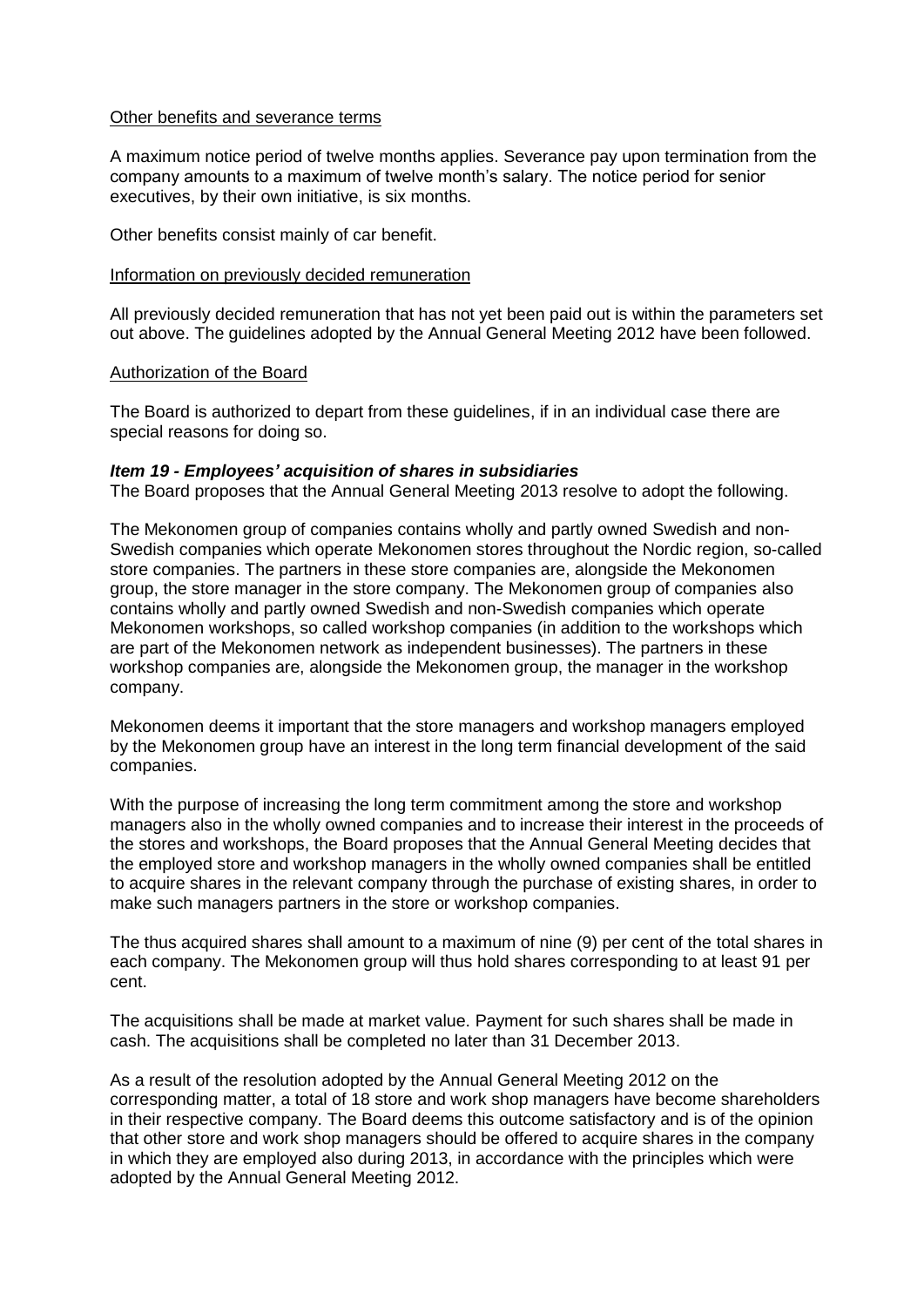The Mekonomen group currently contains 86 wholly owned store companies which operate 214 stores and 74 partly owned companies which operate 87 stores. The Mekonomen group further contains eight wholly owned and seven partly owned companies which operate 22 workshops.

#### *Item 20 - Authorization of the Board to issue shares*

The Board proposes that the Annual General Meeting 2013 resolve to adopt the following.

The Board is authorized, for the time period until the next Annual General Meeting, at one or several occasions, with or without preferential rights for the shareholders, to resolve upon new issues of a maximum of 3,590,149 shares.

Such decision on new issue may include provisions that payment shall be made in kind, through set-off or as else is set forth in chapter 13 section 5 paragraph 1 item 6 of the Swedish Companies Act. The Board is also authorized to further resolve upon other terms for such issue.

The reason for the proposal is to enable Mekonomen to issue shares as payment in relation to acquisitions of companies or parts of companies and/or of assets, which the Board deems to add value to the business of the Mekonomen group.

The Board, the CEO or any person empowered by the Board, is authorized to make minor amendments to the resolutions set out above to the extent necessary in connection with the filing of requisite documents with the Swedish Companies Registration Office.

#### **Majority requirement**

A decision by the Annual General Meeting in accordance with the Board's proposal set out in item 19 (employees' acquisition of shares in subsidiaries) requires that it has the support of shareholders with at least nine-tenths of the number of votes and shares represented at the Annual General Meeting.

A decision by the Annual General Meeting in accordance with the Board's proposal set out in item 20 (authorization of the Board to issue shares) requires that it has the support of shareholders with at least two-thirds of the number of votes and shares represented at the Annual General Meeting.

#### **Shares and votes**

The total number of shares in Mekonomen at the day of this notice is 35,901,487, with one (1) vote each.

#### **Documents**

The Nominating Committee's proposals are complete as rendered in this notice. The Nominating Committee's motivating statement on its proposals and information about the directors nominated for the Board are available at Mekonomen's head office at Smista Allé 11 in Segeltorp, Sweden and on the company's website, www.mekonomen.com.

The annual report and the auditor's report will be held available at the company's head office and on its website (please see above paragraph for addresses) as of 26 March 2013. The auditor's statement on application of the guidelines adopted by the Annual General Meeting 2012 for remuneration to senior executives is available correspondingly.

The Board's proposals are complete as rendered in this notice. The Board's statement regarding dividend will be included in the annual report.

Copies of the above documents will be sent to shareholders who so request and state their postal address.

All documents will also be held available at the Annual General Meeting.